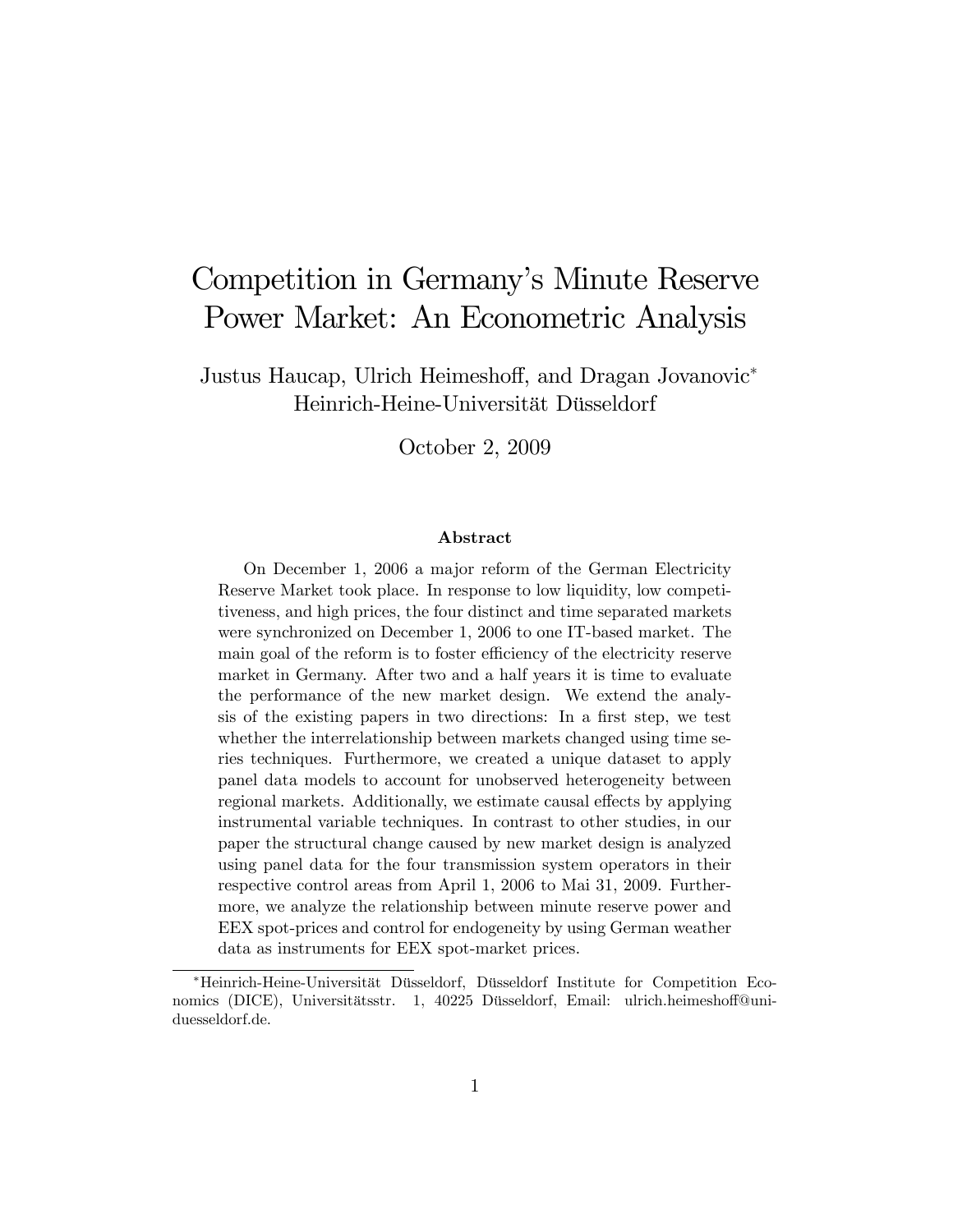## 1 Introduction

Due to the economical infeasibility of storing electricity, the balance between supply and demand has to be maintained at each point in time in the electricity grid. This constitutes one major task of the transmission system operator (TSO) whose responsibility is to maintain system stability by an appropriate procurement of balancing power. For theses purposes generation units are obliged to reserve some fraction of their capacity which can be used to eliminate frequency and load deviations in the grid. The imbalances between demand and supply can be caused either by stochastic fluctuations of reneweable energy sources, especially wind, and incorrect demand predicitions or breakdowns of generation units which inevitably lead to a decrease in supply of electricity and hence to a reduction of frequency and load in the grid. In addition to the wholesale electricity market the provision of ancillary services such as balancing power via the electricity reserve market is a crucial element for ensuring system stability.

Since December 1, 2006 the procurement of balancing power in Germany takes place on a common IT-based market. This new design was introduced as a result of the Energy Industry Act of July 7, 2006 (BNetzA, 2006). Previously, there were four distinct and time-separated electricity reserve markets where each TSO procured balancing power in its own control area using bilateral contracts with affiliated generation plants. Later, in 2001 and 2002 these bilateral contracts were replaced by procurement auctions which were prescribed by the German Federal Cartel Office while the markets remained distinct and time separated. In response to low efficiency and low liquidity of the electricity reserve markets a joint tendering platform (www.regelleistung.net) was introduced in December 1, 2006. The aim of this reform was to foster competition and thus increase efficiency by supporting market entry especially through specified publication obligations and a reduction of the minimum quantity to be supplied. Furthermore, the prequalification procedure, the timing of auctions as well as the the selection of providers in merit orders has been specified and standardized. The crucial question which arises with respect to the reform is whether the implementation of the joint IT-platform stimulated competition and decreased prices in the minute reserve power market.

The related literature on this topic is currently rather scarce. Most papers which study the efficiency of the minute reserve power market in Germany approach the auction designs theoretically and focus on the possibility of strate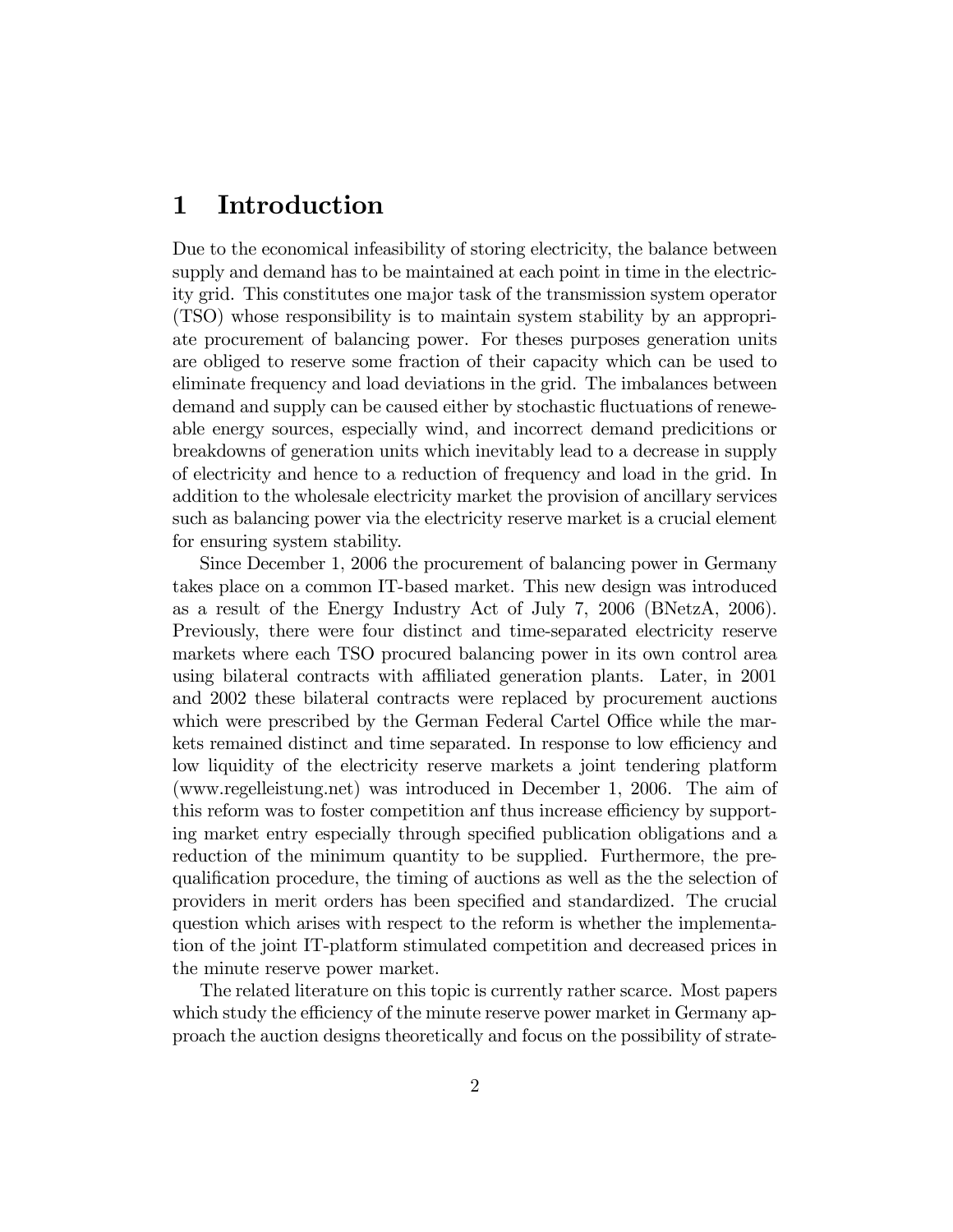gic and collusive behavior (see e.g. Müller&Rammerstorfer, 2008, Swider, 2006&2007, Swider&Ellersdorfer, 2005). The other strand uses econometric analysis to evaluate the success of the market reform. Growitsch et al. (2008) test prices for both incremental and decremental minute reserve power for a structural break in their article while using time series data for the reserve power market and spot market. Their result is that the launch of the common IT-based platform had no significant effect on minute reserve power prices, i.e. no evidence for structural breaks. Another article focuses on the spread between positive minute reserve power prices and spot-market prices in order to derive implications for the market efficiency. Here, Growitsch&Weber (2008) apply a mean reversion model to test for the degree of integration between balancing power and spot market. They show that the market for minute reserve power has become more efficient due to the redesign while the spread increased at the same time.

We extend the analysis of these previous papers in two directions: We created a unique dataset to apply panel data models to account for unobserved heterogeneity between the four control areas. Furthermore, we extend the previous papers to estimate causal effects by applying instrumental variable techniques. In contrast to other studies, in our paper the structural change caused by new market design is analyzed using panel data for the four transmission system operators in their respective control areas from April 1, 2006 to Mai 31, 2009. It is tested whether the reform has led to higher integration between regional markets, i.e. to a significant reduction of the prices for minute reserve electricity. Furthermore, the relationship between minute reserve power and spot-market is analyzed. Finally, we control for endogeneity by using German wheather data as instruments for spot-market prices.

The remainder is structured as follows. Section 2 provides a brief overview of the German minute reserve market and the auction mechanism from a theoretical perspective. In section 3.1 the data set and relevant descreptive statistics are presented. The following section 3.2 deals with the econometric analysis in several steps. Section 4 concludes.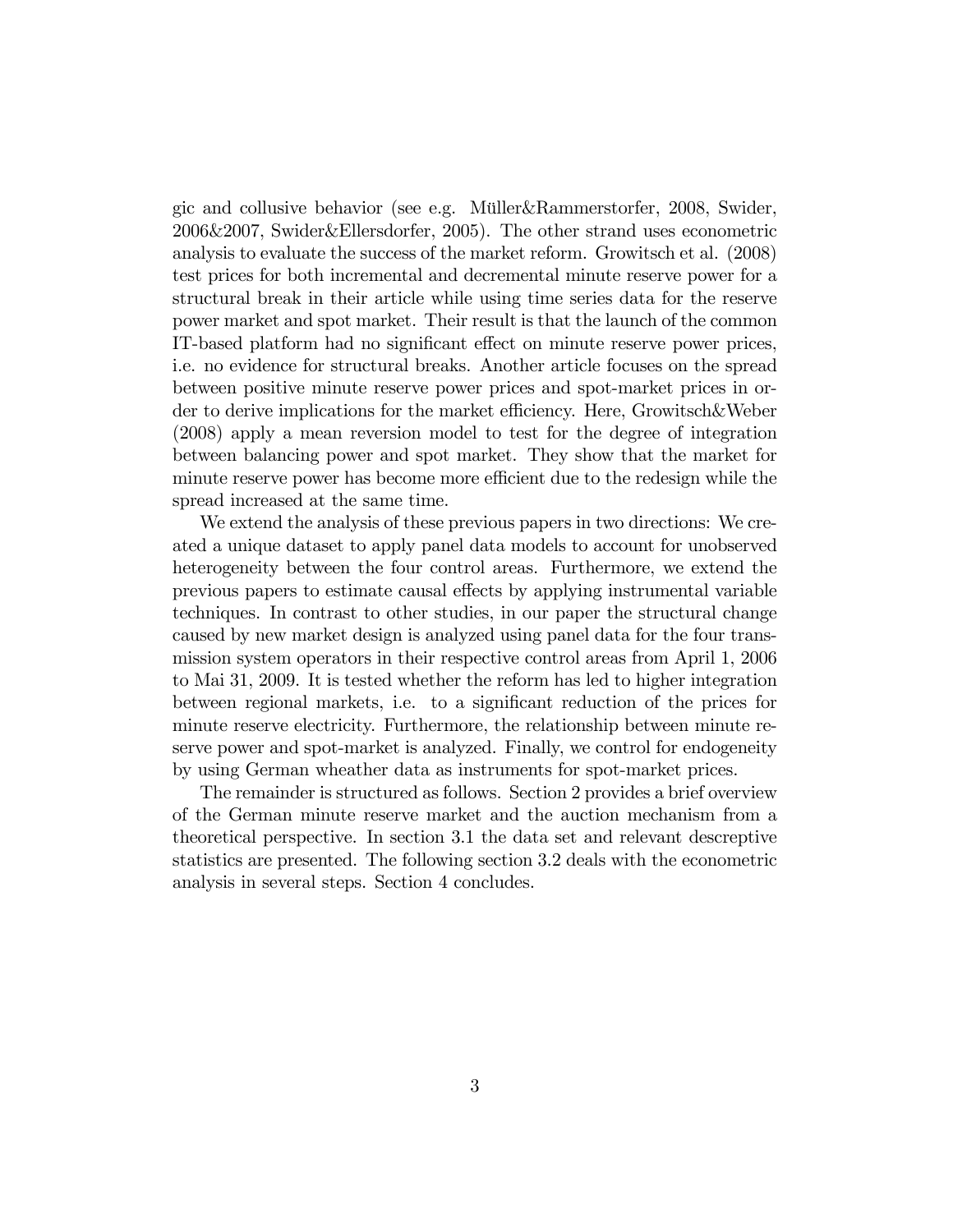# 2 The German Minute Reserve Power Market

In order to maintain system stability by balancing demand and supply of electricity at each point in time a balancing power system is needed for which TSOs are responsible. Thus they have the duty to balance frequency and load in the electricity grid so that the transmission system does not collapse. In Germany there are four TSOs each responsible for one of the four control areas. To comply with the aim of maintaining system stability they have to procure balancing power over reserve power markets.

Depending on whether the difference between the actual demand and supply for electricity is positive or negative two kinds of reserve electricity can be distinguished. If the actual demand exceeds the 'feed in' along the transmission network, then positive or incremental reserve power is needed to restore the balance. Whereas negative or decremental reserve power must be used if more electricity is produced than consumed, i.e. supply exceeds demand. In this case the TSOs are obliged to sell excess electricity over the reserve power market. According to the Union for Co-ordination of Transmission of Electricity (UCTE) in Europe the balancing process occurs in three so-called control levels which differ by time frame and the needed amount of capacity. Hence, three kinds of reserve power exist which differ with respect to their quality: primary, secondary and tertiary control. Our paper strictly focusses on tertiary control, i.e. minute reserve power, which has the lowest quality among the three. Further technical details are presented in UCTE (2004).

Since December 1, 2006 the four German TSOs jointly procure minute reserve power on an IT-based paltform (www.regelleistung.net). Following Müller & Rammerstorfer  $(2008)$  the redesigned auction mechanism can be characterized as a (i) repeated, (ii) day-ahead, (iii) multi-unit, (iv) one-sided, (v) multi-part and (vi) pay-as-bid auction. The auction takes place each weekday for the next day and it is timed before the spot market. The main modifications of the market design concern the synchronization of the tendering in time and place, i.e. the four TSOs simultaneously procure minute reserve power on the same IT-based platform right before the spot market. From a policy point of view these main changes should facilitate market entry by new generating plants and thus promote competetion leading to lower prices for both incremental and decremental minute reserve power. But this development cannot be confirmed from a theoretical perspective. It remains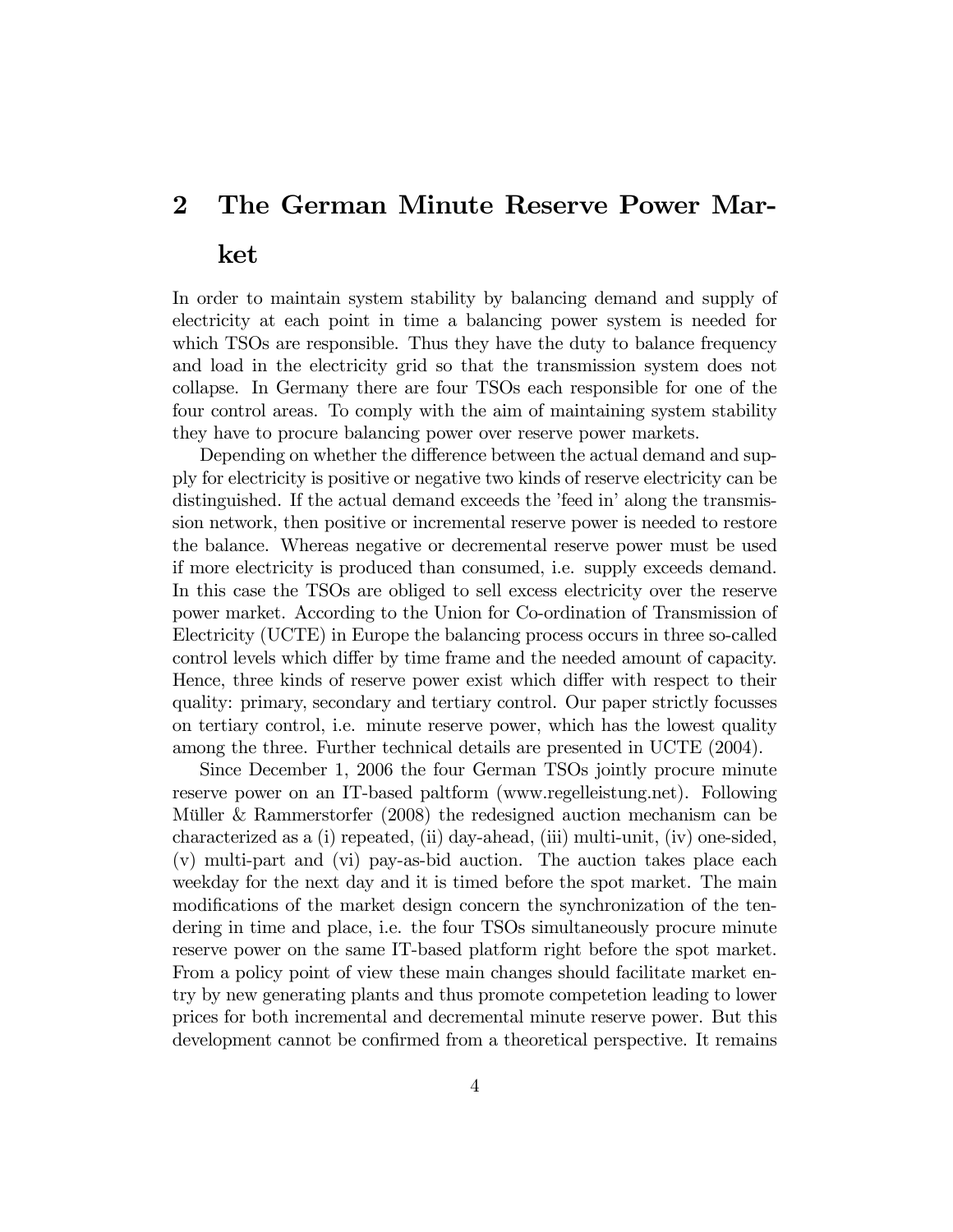rather unclear whether the prices should increase or decrease due to the reform of December 1, 2006 (Müller & Rammerstorfer, 2008).

Whether this political goal was achieved is examined in our paper. Empirical evidence derived from dynamic panel data models targeting to answer this question is provided in the next section.

## 3 Econometric Analysis

#### 3.1 Data Set and Descriptive Statistics

A unique panel data set is used based on daily prices for minute reserve power in Germany from January 1, 2006 to May 31, 2009. The prices are calculated as weighted mean values for each TSO (EnBW, E.ON, RWE and Vattenfall) separately. The focus is on both kinds of minute reserve power, namely, incremental and decremental power. In addition oil, coal and gas prices as well as the the daily 'feed in' from wind power in Germany for each control area are incorporated in our study as control variables. To get a better insight whether the reform had an effect on incremental and decremental minute reserve power prices the data is devided into two periods. The first period lasts from January 1 until November 30, 2006 and thus reflects the time when the market design was not reformed. The second period comprises the time from December 1, 2006 until May 31, 2009. Hence, it describes the price development after the implementation of the common web-based tendering platform. The following table shows the most important descreptive statistics of the considered time series.

Table 1: Descriptive statistics of incremental MRP prices

|             | Period 1 |             |           |       | Period 2   |     |             |           |      |            |
|-------------|----------|-------------|-----------|-------|------------|-----|-------------|-----------|------|------------|
|             | Obs      | <b>Mean</b> | <b>SD</b> | Min   | <b>Max</b> | Obs | <b>Mean</b> | <b>SD</b> | Min  | <b>Max</b> |
| <b>ENBW</b> | 334      | 86.97       | 92.76     | 19    | 520.7      | 913 | 31.63       | 60.94     | .78  | 750.1      |
| <b>EON</b>  | 334      | 87.44       | 91.90     | 18.47 | 508.36     | 913 | 24.94       | 36.60     | 2.02 | 251.92     |
| <b>RWE</b>  | 334      | 86.91       | 96.84     | 17.72 | 551.11     | 913 | 28.40       | 44.49     | 2.07 | 361.42     |
| Vat         | 334      | 92.94       | 99.59     | 18.82 | 519.97     | 913 | 26.42       | 40.05     | 2.05 | 304.6      |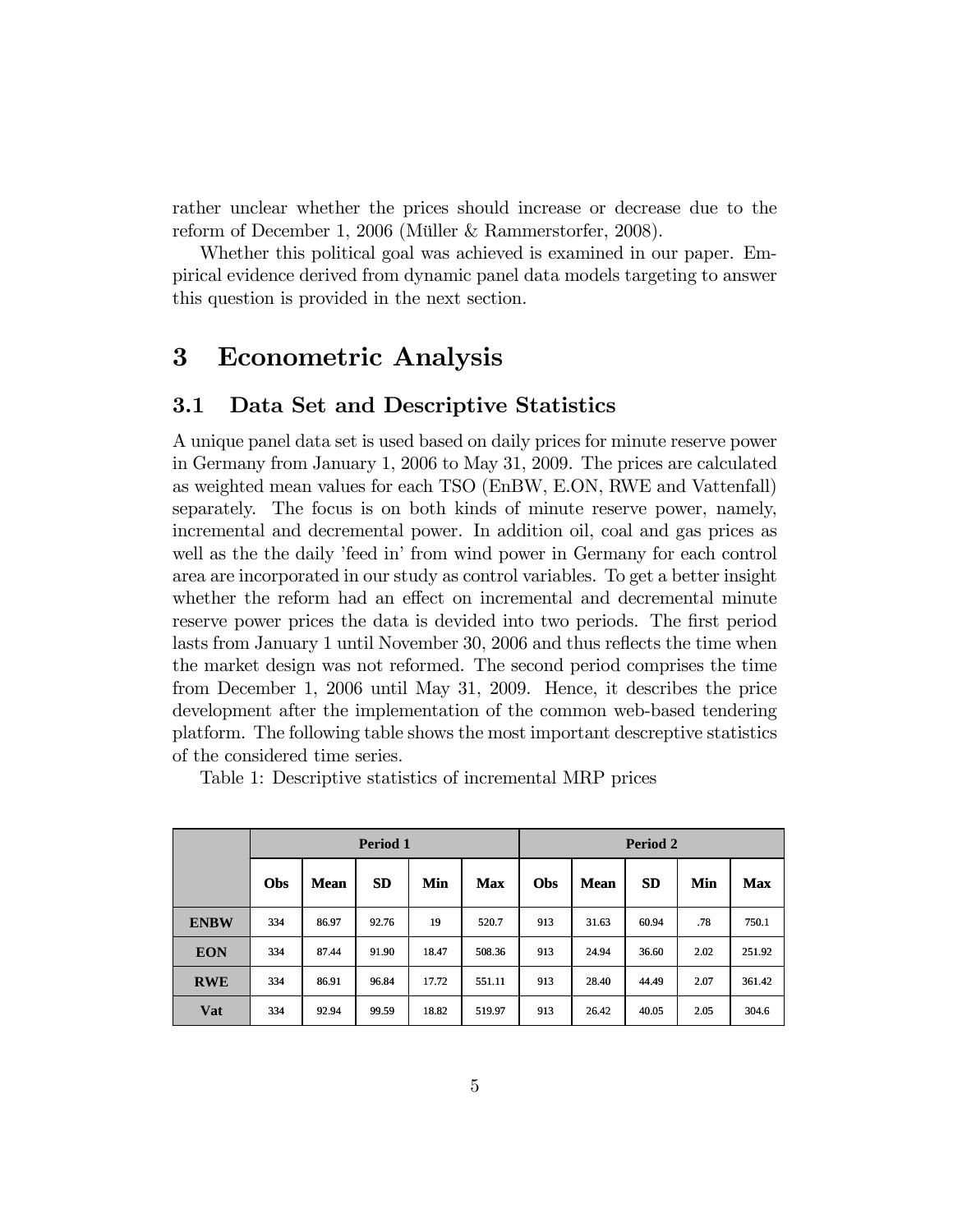It can be easily seen that on average the prices for incremental MRP are lower in each control area after the reform. The same is true for the volatility. Figure 1 shows the price developments for each control area separately. The dashed red line represents the date of the reform. It can be seen that the relationship between the control areas is relatively high in both periods.



Figure 1: Development of incremental MRP prices in each control area

Table 2 and Figure 2 show the same figures for decremental MRP. It can be stated that both average prices and volatility decreased considerably after the launch of the common IT-based platform.

**Vat** 334 99.90 47.72 52.05 226.81 913 18.78 21.24 35 173.98 **RWE** 334 100.07 50.45 52.4 292.33 913 17.92 19.18 .41 145.08 **EON** 334 92.61 41.39 38.79 204.23 913 18.01 18.15 38 128.75 **ENBW** 334 94.37 41.98 49.42 206.03 913 19.38 22.25 .1 185.05 **Obs Mean SD Min Max Obs Mean SD Min Max Period 1 Period 2**

Table 2: Descriptive statistics of decremental MRP prices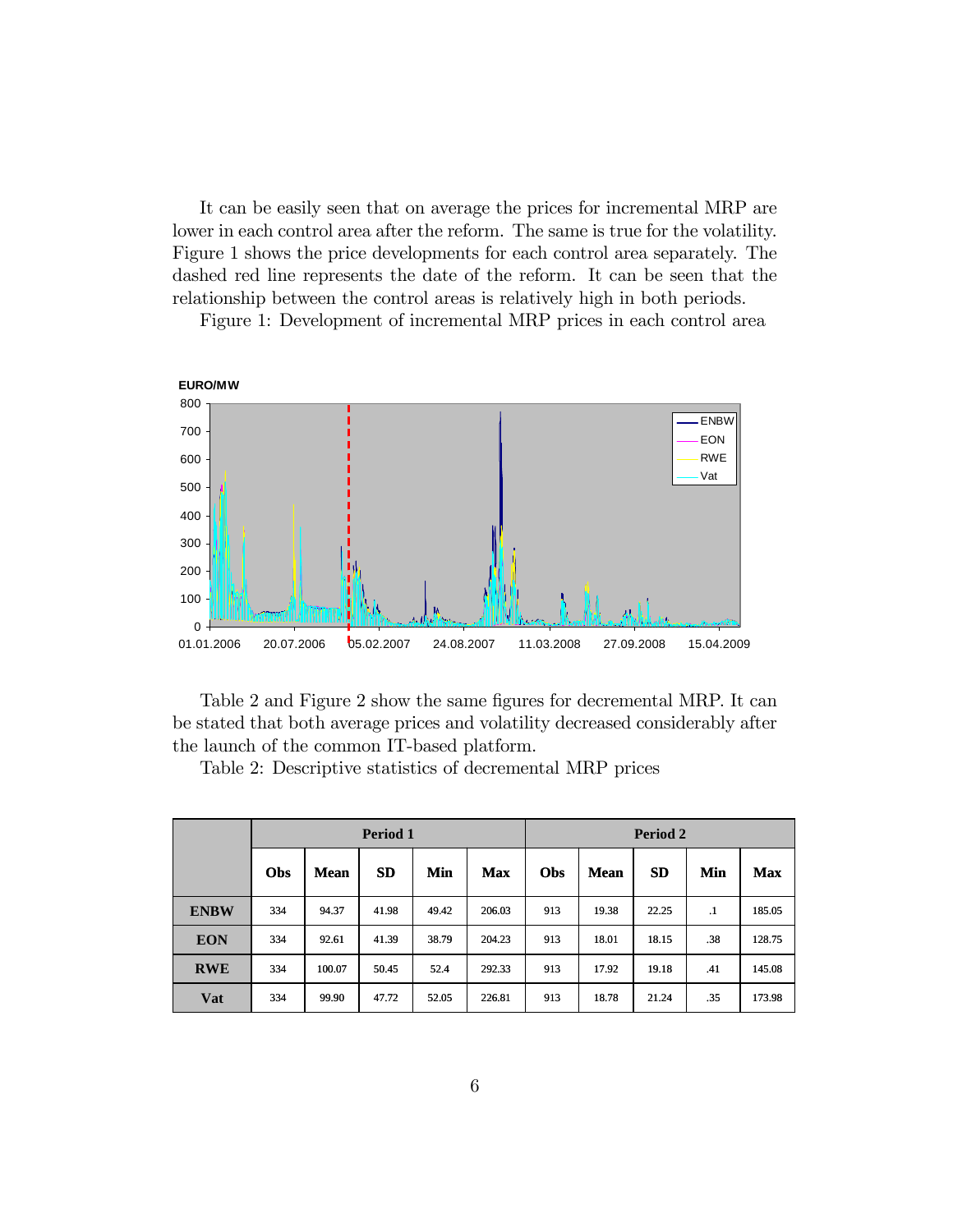In contrast to figure 1 which does not clearly reflect the implications provided by the descreptive figures in table 1, the price developments in figure 2 indicate a clear decrease of decremental MRP average prices immediately after the reform. In addition a positiv relationship between the control areas can also be recognized.

Figure 2: Development of decremental MRP prices in each control area



It should be clear that the above presented descreptive statistics do not provide any implications in terms of causality. They rather indicate tendencies and correlations. The econometric analysis is presented in the next section where panel data models in conjunction with instrument variable techniques are applied.

### 3.2 Interrelationship between Regional Minute Power Reserve Markets

To investigate whether the interrelationship between the four regional markets changed due to the reform of the German Electricity Reserve Market, we construct a Vector Autoregressive Model (VAR) to test if there are relationships between the regional markets. We estimate a VAR-model of the folowing form: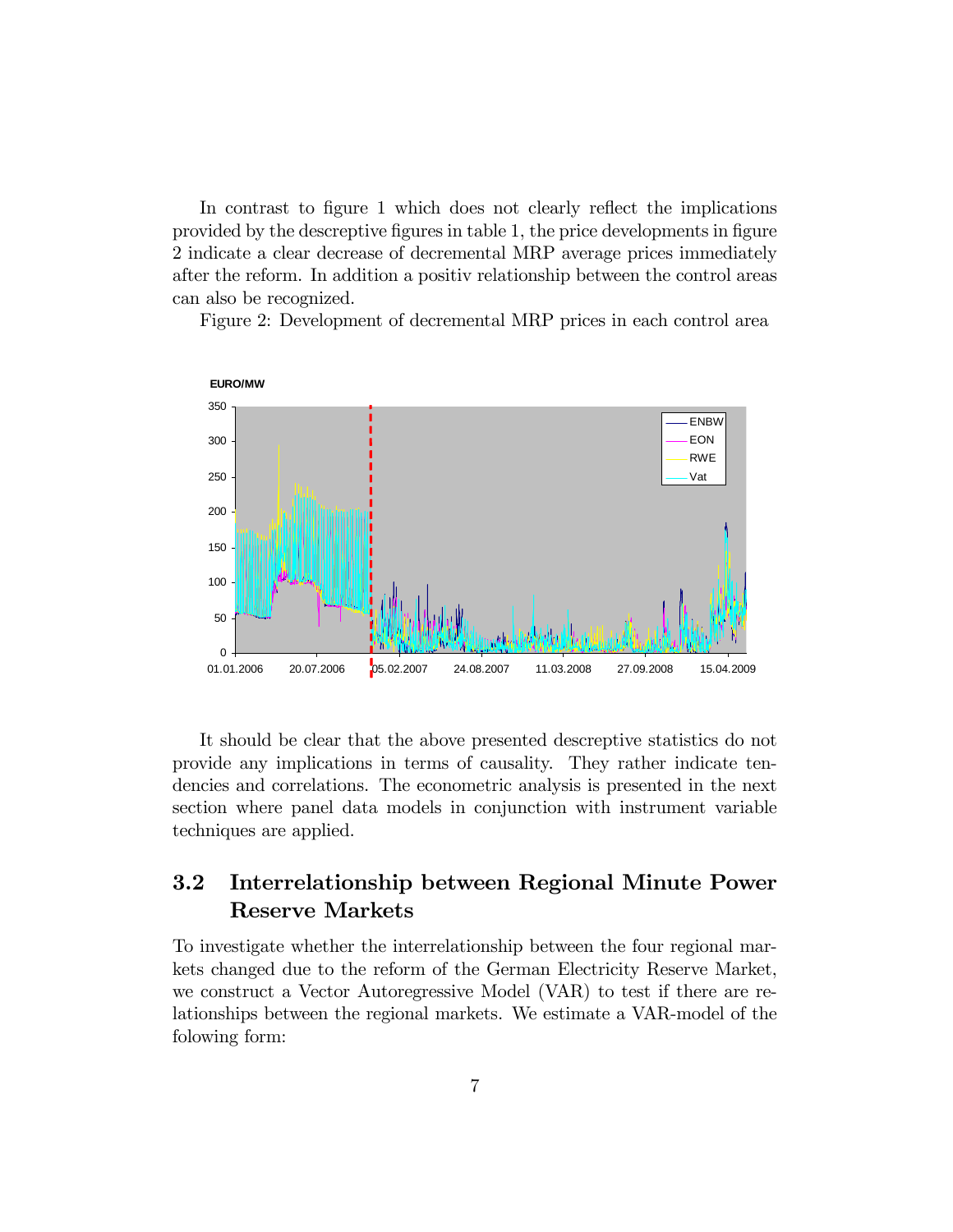$$
y_t = A_1 y_{t-1} + \ldots + A_4 y_{t-4} + t + u_t.
$$

In our basic VAR-model  $y_t = (y_{1t},..., y_{4t})'$  is a vector of four observable endogenous variables, the observed prices on regional reserve markets, and t is a deterministic linear time trend. The term  $u_t$  is a standard unobservable white noise process with zero mean and  $A_i$  is a parameter matrix (Hamilton, 1994: 257-258). The VAR-system is estimated by feasible generalized least squares. Based on our estimations, we perform Granger-causality-tests to check whether the price series of the regional operators influence each other as a measure of interrelationship. Granger-causality exists if a variable  $y_{2t}$ helps to improve forecasting another variable  $y_{1t}$  (Lütkepohl, 2005: 41-43). So Granger-noncausality can be expressed as

$$
y_{1,t+h|\Omega_t} = y_{1,t+h|\Omega_t \setminus \{y_{2,s}|s\leq t\}}.
$$

The series of the variable  $y_{2t}$  is not Granger-causal to  $y_{1t}$  if removing past information of  $y_{2t}$  from the information set has no effects on the optimal forecast of  $y_{1t}$ . Instead Granger-causality exists if the equation holds for at least one step h (see Lütkepohl, 2004: 144). To avoid spurious regressions, we first have to check whether the subscriber series of the competitors are stationary. Before estimating VAR models, it is very important to analyze the time series properties of the series used in the analysis because regressions of non stationary time series on each other usually suffer serious spurious regressions problems. Taking account of these problems one usually applies unit root tests. In our case it is important to test on unit roots and structural breaks jointly, because it is reasonable that changes in regulatory environments cause structural breaks in our time series. To get statistically robust results, we apply unit root tests which additionally take account of the structural break in the series. We apply the one break version of a unit root test developed by Clemente, Montanes, and Reyes (1998). The procedure to apply the Clemente, Montanes, and Reyes-methodology for two structural breaks starts with the estimation of the following regression:

$$
y_t = \mu + \delta_1 DU_{1t} + \delta_2 DU_{2t} + v_t.
$$

In this regression  $DU_{mt} = 1$  for  $t > T_{bm}$  and 0 otherwise, for  $m = 1, 2$ .  $T_{b_1}$  and  $T_{b_2}$  are the breakpoints. The residuals obtained from this regression  $v_t$  are the dependent variables in the next equation to be estimated. They have to be regressed on their lagged values, a number of lagged differences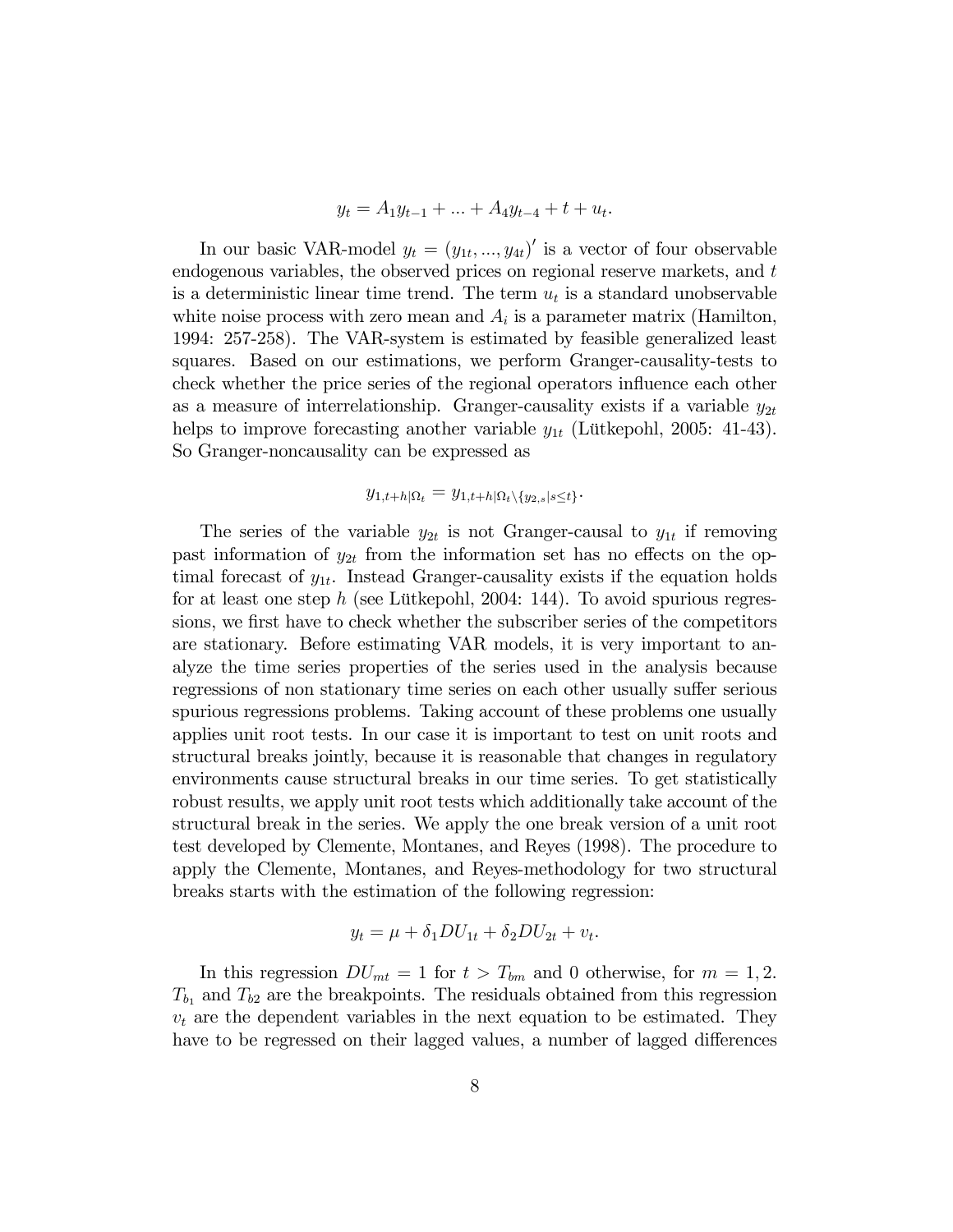and a set of dummy variables, which is needed to make the distribution of the test statistic tractable (see Baum (2001) for a detailled discussion):

$$
v_t = \sum \varpi_{1i} DT_{b1,t-i} + \sum \varpi_{2i} DT_{b2,t-i} + \alpha v_{t-i} + \sum \theta_i \Delta v_{t-i} + e_t.
$$

 $DT_{bm,t} = 1$  for  $t = T_{bm} + 1$  and 0 otherwise, for  $m = 1, 2$ . In the following step the regression is estimated over feasible pairs of  $T_{b1}$  and  $T_{b2}$ , to find the minimal t-ratio for the hypothesis  $\alpha = 1$ , which means the strongest rejection of the null hypothesis of the unit root. Because the minimal value of the t-ratio does not follow the standard Dickey-Fuller distribution, it is compared with the critical values calculated by Perron and Vogelsang (1992). The following table shows the results of the unit root tests.

Table 3: Clemente, Montanes, and Reyes Unit Root Test for positive electricity reserve prices

| enbw, $T=1,123$ |            |          | optimal breakpoint=December 1. 2006 |
|-----------------|------------|----------|-------------------------------------|
| AR(2)           | $DU_1$     | $rho-1$  | const                               |
| coefficient     | $-131.510$ | $-0.145$ | 169.004                             |
| $t$ -statistic  | $-17.401$  | $-5.545$ |                                     |
| <i>p</i> -value | 0.0000     | $-3.560$ |                                     |
| rwe, $T=1,123$  |            |          | optimal breakpoint=December 1. 2006 |
| AR(2)           | $DU_1$     | $rho-1$  | const                               |
| coefficient     | $-140.501$ | $-0.139$ | 174.999                             |
| t-statistic     | $-21.522$  | $-5.893$ |                                     |
| $p$ -value      | 0.0000     | $-3.560$ |                                     |
|                 |            |          |                                     |
| eon, $T=1,123$  |            |          | optimal breakpoint=December 1. 2006 |
| AR(2)           | $DU_1$     | $rho-1$  | const                               |
| coefficient     | -138.443   | $-0.139$ | 160.687                             |
| t-statistic     | $-23.331$  | $-5.591$ |                                     |
| $p$ -value      | 0.0000     | $-3.560$ |                                     |
| vat, $T=1,123$  |            |          | optimal breakpoint=December 1. 2006 |
| AR(2)           | $DU_1$     | $rho-1$  | const                               |
| coefficient     | $-154.820$ | $-0.139$ | 188.510                             |
| t-statistic     | -24.462    | $-5.806$ |                                     |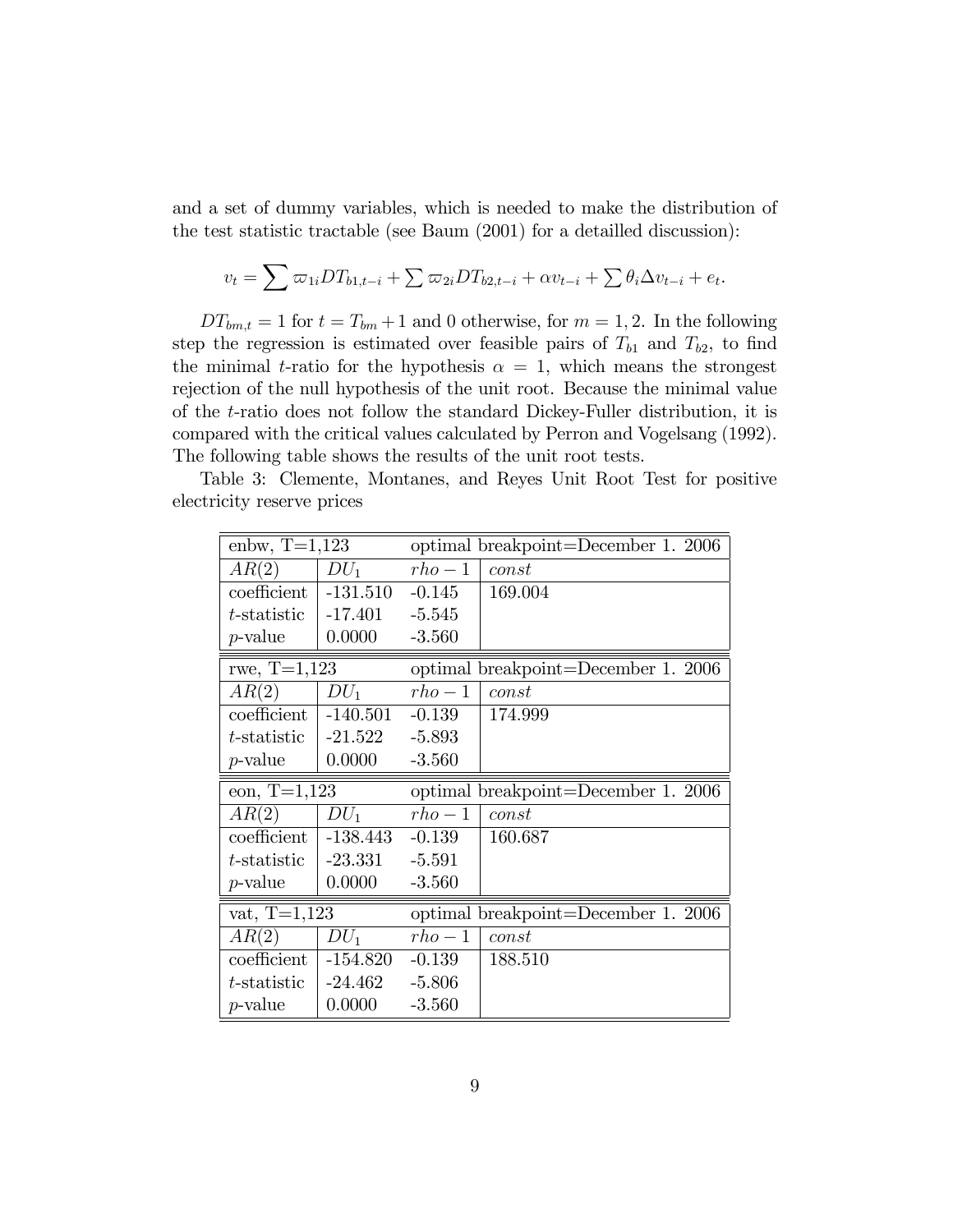The results of our tests are twofold: Firstly the tests confirm our hypothesis that there is a structural break on December 1. 2006, when the new regulatory regime was in charge for the first time. Furthermore, the four price series are non stationary. The results have two consequences: The first consequence is estimating the VAR models in first differences to avoid spurious regression problems and the second is estimating our models for the time periods before and after the structural break separately to investigate differences caused by the regulatory change. The following tables repeat the analysis for negative electricity reserve prices.

| enbw, $T=1,123$ |                    |          | optimal breakpoint=December 1. 2006 |
|-----------------|--------------------|----------|-------------------------------------|
| AR(2)           | $DU_1$             | $rho-1$  | const                               |
| coefficient     | $-74.905$ $-0.097$ |          | 94.586                              |
| $t$ -statistic  | $-39.938$          | $-3.793$ |                                     |
| $p$ -value      | 0.0000             | $-3.560$ |                                     |
| rwe, $T=1,123$  |                    |          | optimal breakpoint=December 1. 2006 |
| AR(2)           | $DU_1$             | $rho-1$  | const                               |
| coefficient     | $-82.182$          | $-0.094$ | 100.370                             |
| $t$ -statistic  | $-41.208$          | $-3.571$ |                                     |
| $p$ -value      | 0.0000             | $-3.560$ |                                     |
|                 |                    |          |                                     |
| eon, $T=1,123$  |                    |          | optimal breakpoint=December 1. 2006 |
| AR(2)           | $DU_1$             | $rho-1$  | const                               |
| coefficient     | -74.459            | $-0.097$ | 92.758                              |
| $t$ -statistic  | $-43.254$          | $-3.403$ |                                     |
| $p$ -value      | 0.0000             | $-3.560$ |                                     |
| $vat, T=1,123$  |                    |          | optimal breakpoint=December 1. 2006 |
| AR(2)           | $DU_1$             | $rho-1$  | const                               |
| coefficient     | $-81.138$          | $-0.101$ | 100.197                             |
| $t$ -statistic  | $-240.852$         | $-3.985$ |                                     |

Table 4: Clemente, Montanes, and Reyes Unit Root Test for negative electricity reserve prices

VAR models are quite sensible with regard to the lag length of the relevant time series. We base our lag length selection on three familiar information criteria. The standard information criteria Akaike, Hannan-Quinn, and Schwarz-Bayes all suggest an optimal lag length of four for the VAR-model.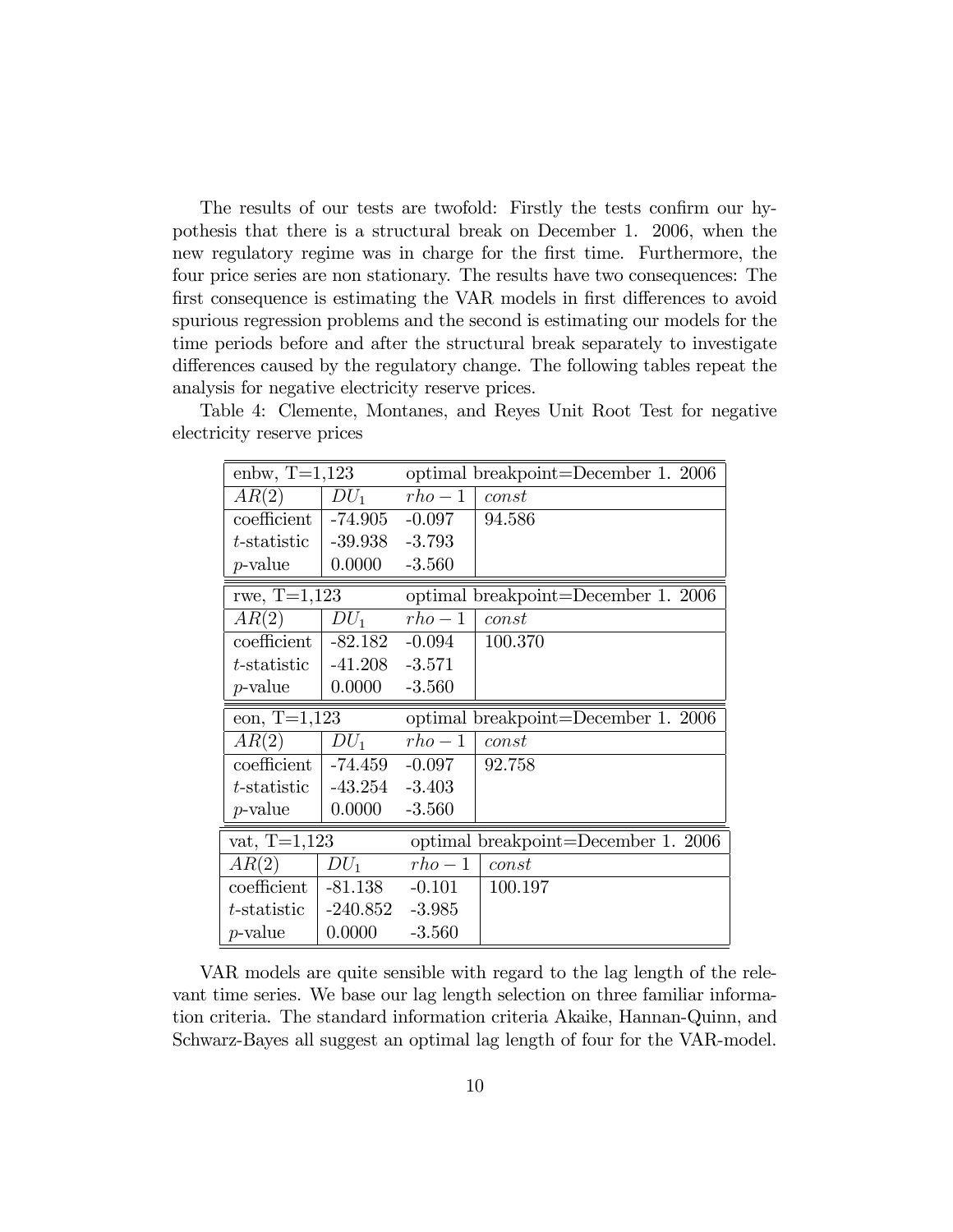Table 4: Lag Length Selection

| Lag AIC HQIC SBIC      |                                                                           |
|------------------------|---------------------------------------------------------------------------|
|                        | Positive Reserve Power Prices between April 1. 2006 and November 30. 2006 |
| 4 36.578 36.891 37.363 |                                                                           |
|                        | Positive Reserve Power Prices between December 1. 2006 and May 30. 2009   |
| 4 31.847 31.984 32.206 |                                                                           |
|                        | Negative Reserve Power Prices between April 1. 2006 and November 30. 2006 |
| 4 32.934 33.247 33.719 |                                                                           |
|                        | Positive Reserve Power Prices between December 1. 2006 and May 30. 2009   |
| 4 30.086 30.223 30.445 |                                                                           |

The estimation results of our VAR models can be found in tables X-X in the appendix. The following table provide information on the results of our Granger causality tests between the regional series of positive and negative reserve power prices as measures of interrelationship between the four regional markets.

Table 5: Granger Causality Tests for Positive Prices before Structural Break:

| Lags | $H_0$                     | Granger-Causality |
|------|---------------------------|-------------------|
| 4    | $enbw \rightarrow rwe$    | 0.248(0.619)      |
| 4    | $enbw \rightarrow eon$    | 0.273(0.602)      |
| 4    | $enbw \rightarrow vat$    | 0.796(0.372)      |
| 4    | rwe $\rightarrow$ enbw    | 1.106(0.293)      |
| 4    | rwe $\rightarrow$ eon     | 0.785(0.376)      |
| 4    | rwe $\rightarrow$ vat     | 1.118(0.290)      |
| 4    | $e$ on $\rightarrow$ enbw | 0.662(0.416)      |
| 4    | $e$ on $\rightarrow$ rwe  | 0.197(0.657)      |
| 4    | $e$ on $\rightarrow$ vat  | 1.978(0.160)      |
| 4    | vat $\rightarrow$ enbw    | 0.356(0.551)      |
| 4    | vat $\rightarrow$ rwe     | 0.030(0.863)      |
| 4    | $vat \rightarrow eon$     | 0.547(0.459)      |

The results clearly show that there is no interrelationship measured by Granger causality between the four regions before the change in market design in December 2006. This result changes significantly after the change in regulatory structure as can be seen in the following table.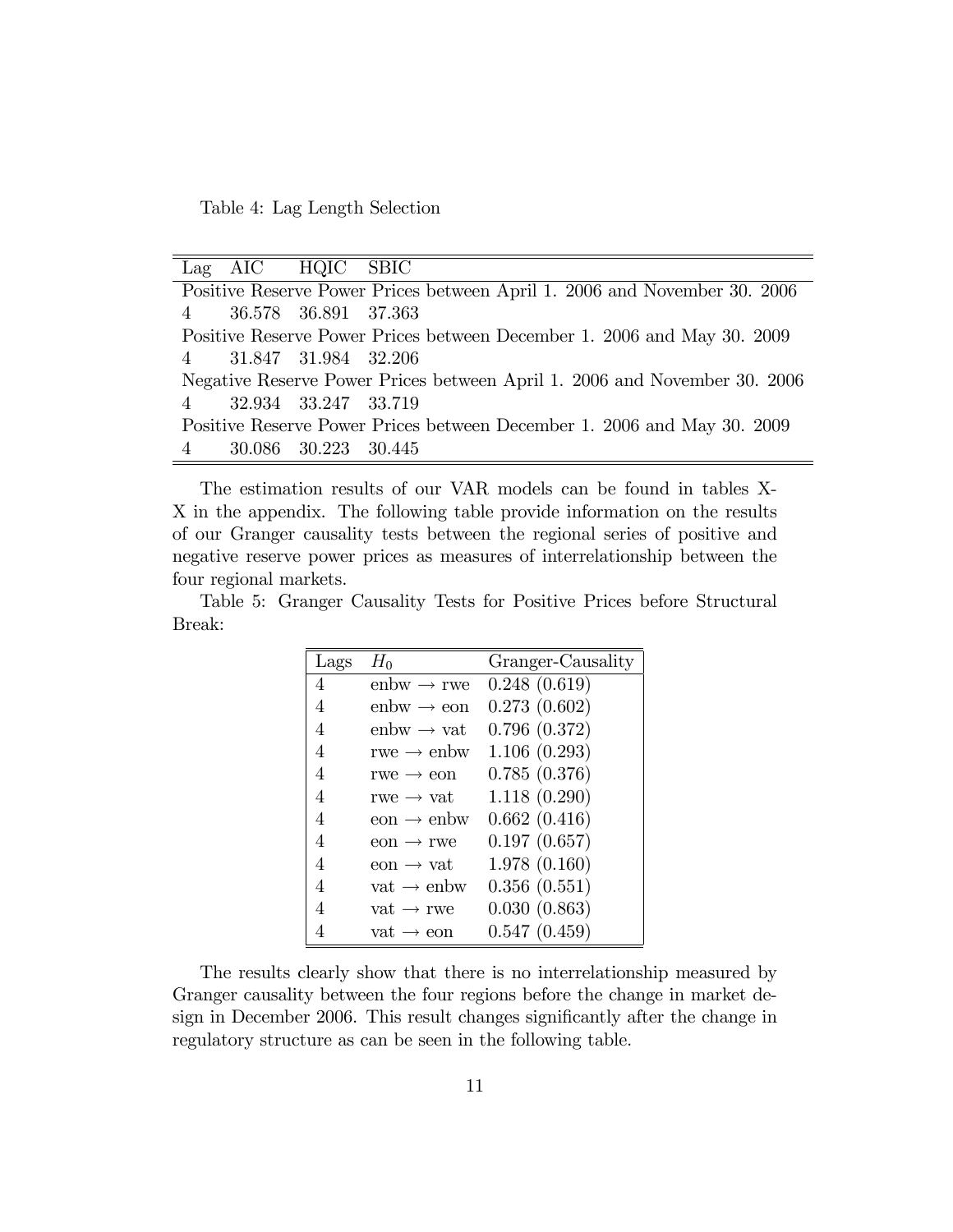Table 6: Granger Causality Tests for Positive Prices after Structural Break:

| Lags | $H_0$                     | Granger-Causality  |
|------|---------------------------|--------------------|
| 4    | enbw $\rightarrow$ rwe    | $45.268~(0.000)*$  |
| 4    | $enbw \rightarrow eon$    | $56.443~(0.000)*$  |
| 4    | enbw $\rightarrow$ vat    | $32.428~(0.000)*$  |
| 4    | rwe $\rightarrow$ enbw    | $48.289(0.000)*$   |
| 4    | $rwe \rightarrow eon$     | $49.213(0.000)*$   |
| 4    | rwe $\rightarrow$ vat     | 39.942 (0.000)*    |
| 4    | $e$ on $\rightarrow$ enbw | $39.325(0.000)*$   |
| 4    | $e$ on $\rightarrow$ rwe  | $15.960(0.000)*$   |
| 4    | eon $\rightarrow$ vat     | $42.690(0.000)*$   |
| 4    | vat $\rightarrow$ enbw    | $33.547 (0.000)^*$ |
| 4    | vat $\rightarrow$ rwe     | $22.228(0.000)*$   |
| 4    | $vat \rightarrow eon$     | 52.675 (0.000)*    |

After the structural break in December 2006, there is a statistical significant relationship between all price series of the four regions, which means that including prices from other regions in the information set of individual price series provides better forecasts of future prices than just using only past values of the own price series. As a result the change in regulatory environment clearly has effects on the interraltionship of regional electricity reserve markets in Germany. In the next step we extend our analysis on the series of negative electricity reserve prices in Germany.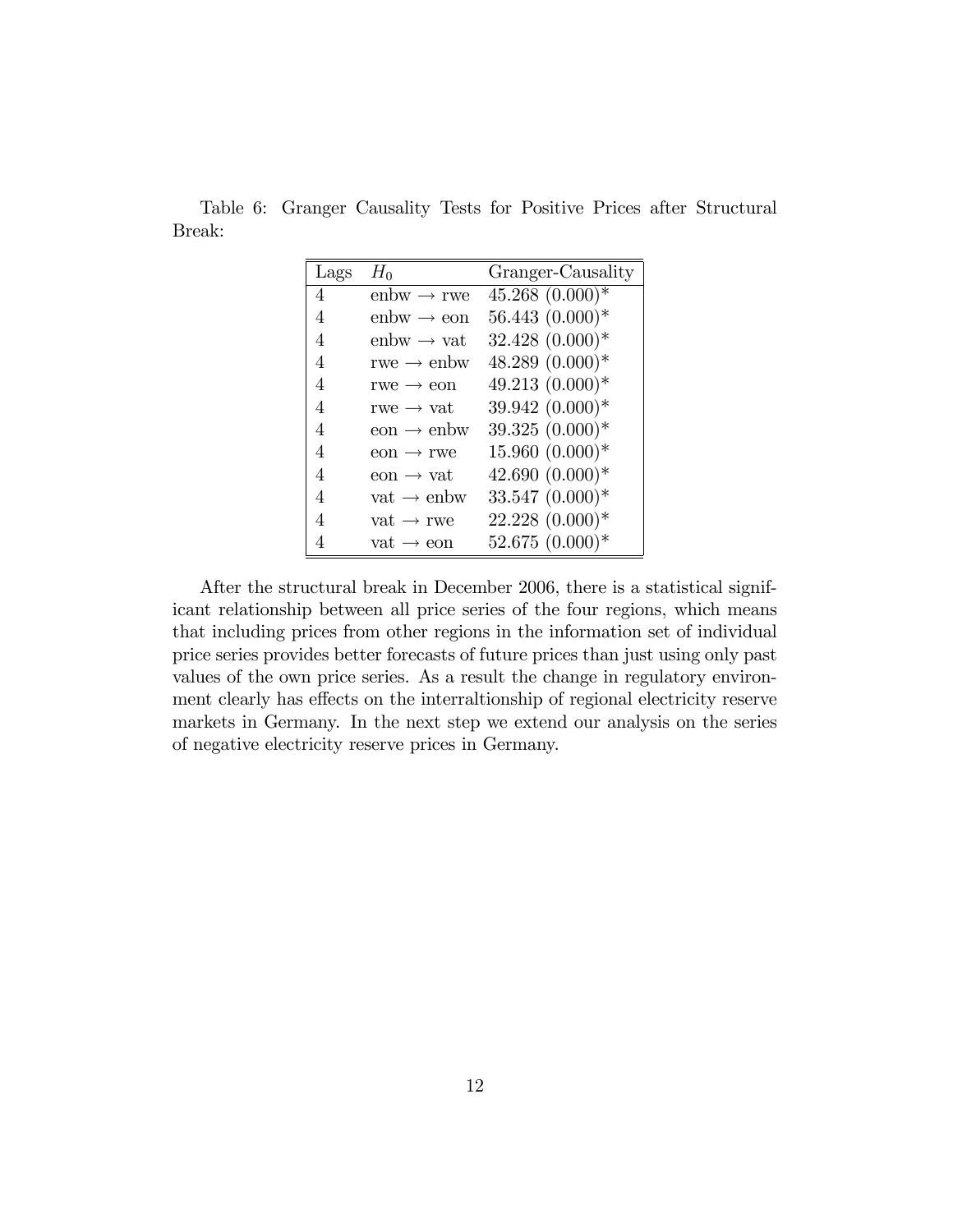Table 7: Granger Causality Tests for Negative Prices before Structural Break:

| Lags | $H_0$                               | Granger-Causality |
|------|-------------------------------------|-------------------|
| 4    | enbw $\rightarrow$ rwe              | 0.920(0.337)      |
| 4    | $enbw \rightarrow eon$              | 0.319(0.572)      |
| 4    | $enbw \rightarrow vat$              | 0.882(0.348)      |
| 4    | rwe $\rightarrow$ enbw              | 0.017(0.898)      |
| 4    | $rwe \rightarrow eon$               | 0.429(0.513)      |
| 4    | $\text{rwe} \rightarrow \text{vat}$ | 1.069(0.301)      |
| 4    | $e$ on $\rightarrow$ enbw           | 0.015(0.903)      |
| 4    | $e$ on $\rightarrow$ rwe            | 1.018(0.313)      |
| 4    | eon $\rightarrow$ vat               | 1.060(0.303)      |
| 4    | vat $\rightarrow$ enbw              | 0.054(0.816)      |
| 4    | vat $\rightarrow$ rwe               | 0.541(0.462)      |
| 4    | $vat \rightarrow eon$               | 0.372(0.542)      |

Our analysis of Granger causality between negative electricity reserve prices before regulatory change yields the same results as our analysis for the positive prices. Before the structural break, there is no interrelationship between regional markets measured by the concept of Granger causality. The following table shows the results for negative reserve prices after the structural break in December 2006.

Table 8: Granger Causality Tests for Negative Prices after Structural Break:

| Lags | $H_0$                                | Granger-Causality |
|------|--------------------------------------|-------------------|
| 4    | $enbw \rightarrow rwe$               | 0.248(0.618)      |
| 4    | $enbw \rightarrow eon$               | $4.117(0.042)^*$  |
| 4    | $enbw \rightarrow vat$               | 1.318(0.251)      |
| 4    | rwe $\rightarrow$ enbw               | 0.514(0.473)      |
| 4    | $rwe \rightarrow eon$                | 0.478(0.490)      |
| 4    | rwe $\rightarrow$ vat                | 1.837(0.175)      |
| 4    | $\text{eon} \rightarrow \text{enbw}$ | 0.811(0.368)      |
| 4    | $e$ on $\rightarrow$ rwe             | 0.573(0.449)      |
| 4    | $e$ on $\rightarrow$ vat             | $4.497~(0.034)*$  |
| 4    | vat $\rightarrow$ enbw               | 2.423(0.120)      |
| 4    | vat $\rightarrow$ rwe                | 1.300(0.254)      |
| 4    | $vat \rightarrow eon$                | 1.447(0.229)      |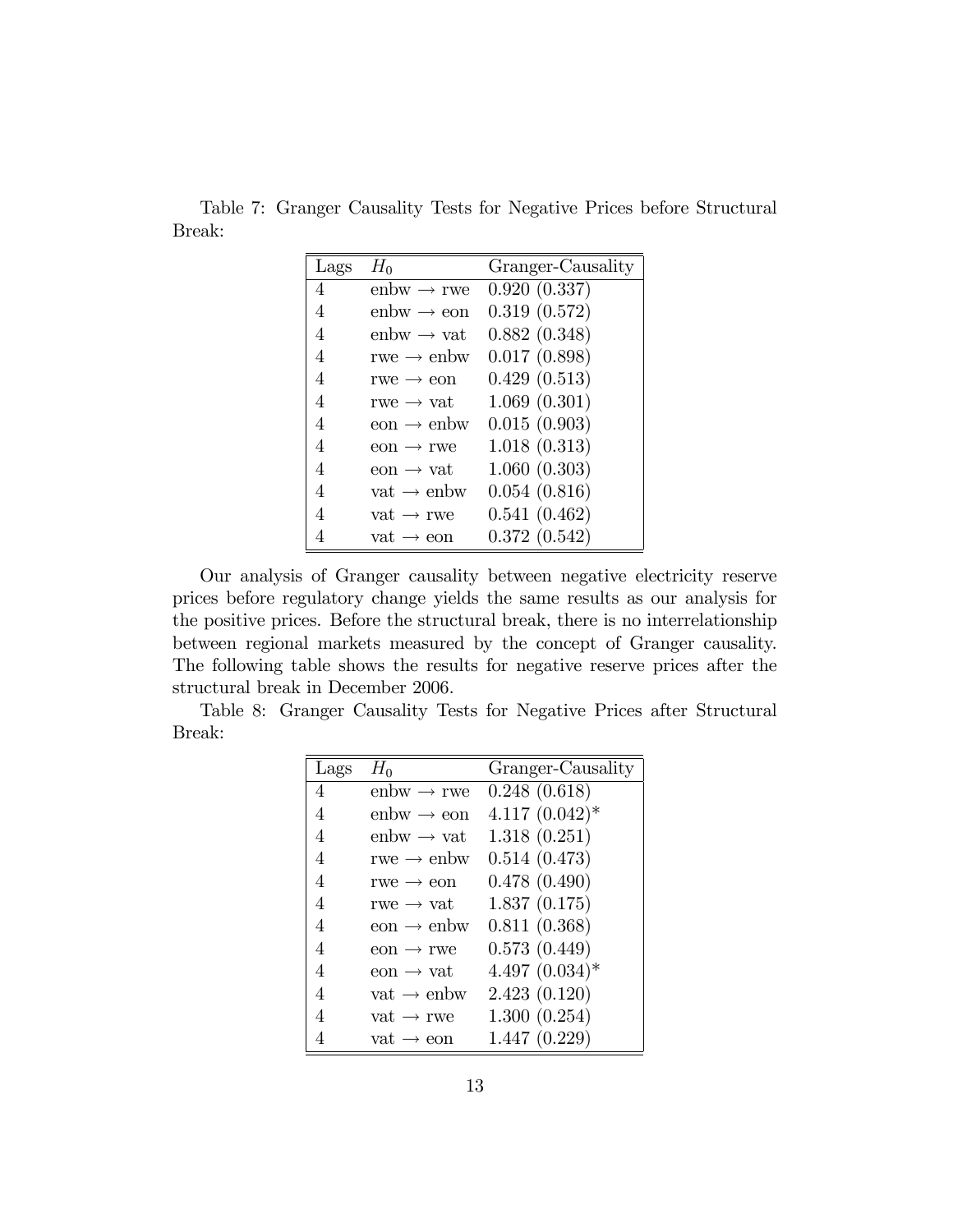The set of Granger causality tests for negative electricity reserve prices after the structural change provides mixed results. In contrast to the results for positive reserve prices after December 1. 2006, we do not find interrelationships between al series. Our tests only detect Granger causality between enbw and rwe and vat and eon. In the case of negative electricity reserve prices changes in market interrelationships a less strong than for positive electricity reserve prices. VAR models estimated in first differences clearly measure short run relationships. Additionally, we tested for cointegration between the four regions because there may also be a long run interrelationship between regional electricity reserve markets, but we rejected al hypotheses of cointegration relationships between the four regions.

#### 3.3 Determinants of regional Electricity Reserve Prices

#### 3.3.1 Empirical Strategy

In the second part of our econometric analysis we take advantage of the panel structure of our data. The main advantage of such strategy is that we can take account of unobserved heterogeneity between the four regional markets in Germany by including fixed effects in our panel regressions. In the Örst steps of our analysis we detected a structural break in the price series for positive and negative electricity reserve prices. As a consequence, we estimate separate regressions for positive and negative prices for the time period before and after the change in market design in Germany. Taking into account the panel structure of our data, we can derive an adequate specification as

$$
y_{it} = \alpha_{it} + \sum \beta_k x_{it,k} + \epsilon_{it}
$$

where  $y_{it}$  represents the price variables and  $x_{it,k}$  are explanatory variables.  $\epsilon_{it}$  is an error term and  $\alpha$  and the  $\beta$ 's are parameters to be estimated. Assuming that  $\alpha_{it}$  is fixed over time, but differs with cross-section units, the equation can be estimated using fixed effects controlling for unobserved heterogeneity. Alternatively assuming that  $\alpha_{it}$  can be composed into a common constant  $\alpha$  and a unit specific random variable  $\nu_i$  so that the equation  $\alpha_{it} = \alpha + \nu_i$  holds, the equation can be estimated with the random effects model in this case. Controlling for unobserved heterogeneity we apply fixed (FE), because it seems to be a natural choice. Unobserved heterogeneity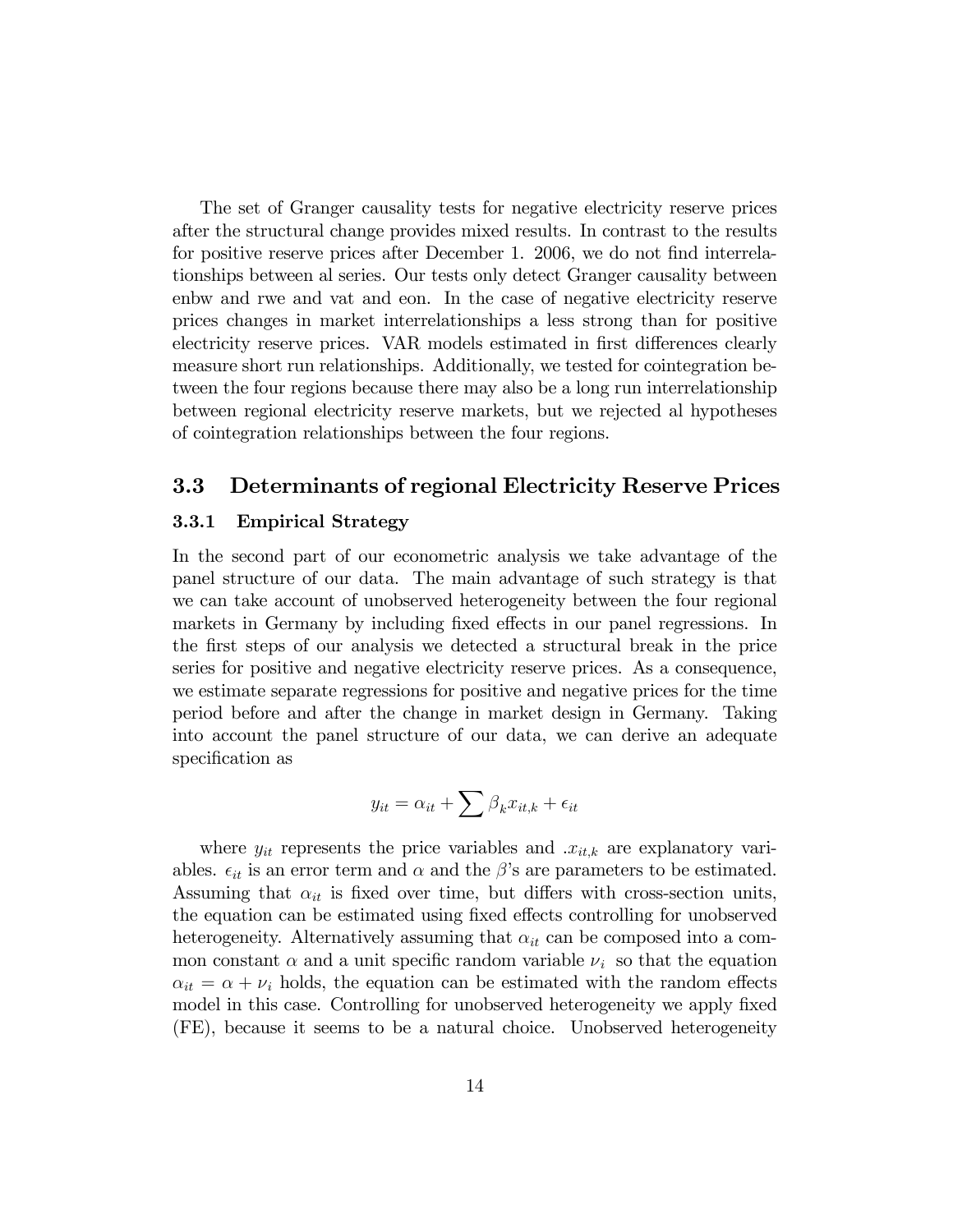between regions is usually constant over time and as a result, fixed effects regressions are the better choice. To account for possible endogeneity problems we use instrumental variable techniques in our analysis especially with respect to the power prices of the European Energy Exchange included as explanatoty variables.

#### 3.3.2 Econometric Results

In this section we present the results of our panel regressions to explain the determinants of electricity reserve prices in the four regions in Germany. To avoid spurious regressions problems, we run unit root tests for all variables. Only our variables for prices of coal and natural gas are stationary. All other variables are integrated of order one. The following tables show our results.

|                          |                            | before structural break | after structural break    |           |  |
|--------------------------|----------------------------|-------------------------|---------------------------|-----------|--|
| positive price           | $\mathrm{coeff}$           | std. err.               | coeff.                    | std. err. |  |
| EEX spot price           | $14.142***$                | 5.712                   | $0.905***$                | 0.374     |  |
| Oil price                | 2.952                      | 4.973                   | $-0.043$                  | 0.089     |  |
| Price for natural gas    | $-1.077$                   | 8.477                   | $-0.036$                  | 0.445     |  |
| Price for coal           | 22.934**                   | 11.444                  | 0.029                     | 0.112     |  |
| Feed in of wind energy   | 0.008                      | 0.007                   | 0.0003                    | 0.0002    |  |
| time                     | $-0.135$                   | 0.160                   | $-0.0004$                 | 0.002     |  |
| Obs.                     | 1,248                      |                         | 3,412                     |           |  |
| $R^2$                    | 0.12                       |                         | 0.11                      |           |  |
| Weak identification test | 8.636 (bias about $10\%$ ) |                         | 19.260 (bias less $5\%$ ) |           |  |

Table 9: Determinants of positive Electricity Reserve Prices

statistically significant on the 10, 5, and  $1\%$  level. Standard errors are heteroskedasticity robust.

It is important to note that without using instrumental variable techniques, it is very likely that there may be an endogeneity problem with regard to the EEX spot price. We think that it is reasonable that there could be some feedback from electricity reserve markets to the EEX. To avoid these endogeneity problems, we instrument the EEX spot price using temperature data from different German cities. The idea is that there is no direct effect on prices at the EEX, but there are massive effects on prices on eletricity reserve markets. The weak identification test confirms our assumptions and shows rather small biases.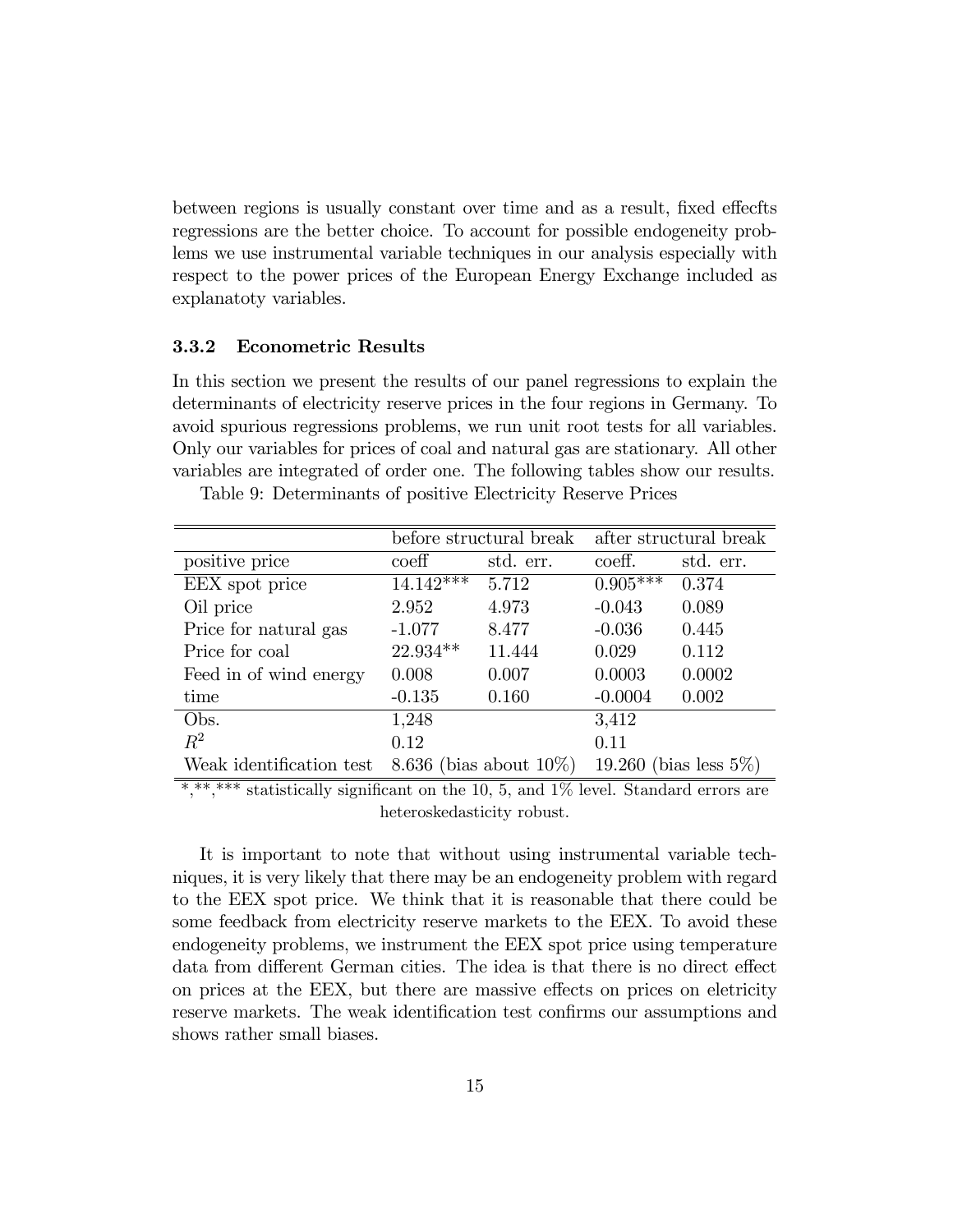The following table shows similar regressions for negative electricity reserve prices.

|                          |                            | before structural break | after structural break     |           |
|--------------------------|----------------------------|-------------------------|----------------------------|-----------|
| negative price           | $\mathrm{coeff}$           | std. err.               | coeff.                     | std. err. |
| EEX spot price           | $-1.771$                   | 1.458                   | $-0.927***$                | 0.263     |
| Oil price                | $-0.395$                   | 0.907                   | $-0.010$                   | 0.055     |
| Price for natural gas    | 0.965                      | 1.640                   | 0.306                      | 0.225     |
| Price for coal           | $-2.110$                   | 1.771                   | $-0.084$                   | 0.072     |
| Feed in of wind energy   | $-0.0003$                  | 0.001                   | 0.0002                     | 0.0002    |
| time                     | 0.029                      | 0.027                   | $-0.0008$                  | 0.002     |
| Obs.                     | 1,248                      |                         | 3,412                      |           |
| $R^2$                    | 0.09                       |                         | 0.32                       |           |
| Weak identification test | 2.491 (bias about $20\%$ ) |                         | 10.427 (bias less $15\%$ ) |           |

Table 10: Determinants of negative Electricity Reserve Prices

 $*,***$  statistically significant on the 10, 5, and 1% level. Standard errors are heteroskedasticity robust.

In almost all cases there is a strong effect from spot prices on the EEX on electricity reserve market prices in the four regions in Germany. Only for negative prices before the structural break we cannot find a statistical significant effect. Furthermore, we can find a statistically significant effect from coal prices on positive electricity reserve prices before regulatory change. This effect is not measurable after the change in market design any more.

As a result, our panel regressions confirm the results of our time series analysis conducted before: The change in market design had significant effects on the working of the German market for electricity reserve.

## 4 Conclusion

Other papers analyzing the effects of market reform on the working of the market for electricity reserve in Germany on the aggregate level found that the reform had no effects on reserve prices. Despite these findings, we find a structural break after the introduction of the new market design testing jointly for non stationarity and structural breaks. We extend the analysis and find that the reform also caused an increasing interrelationship between regional reserve markets and controling for unobserverd heterogeneity, we find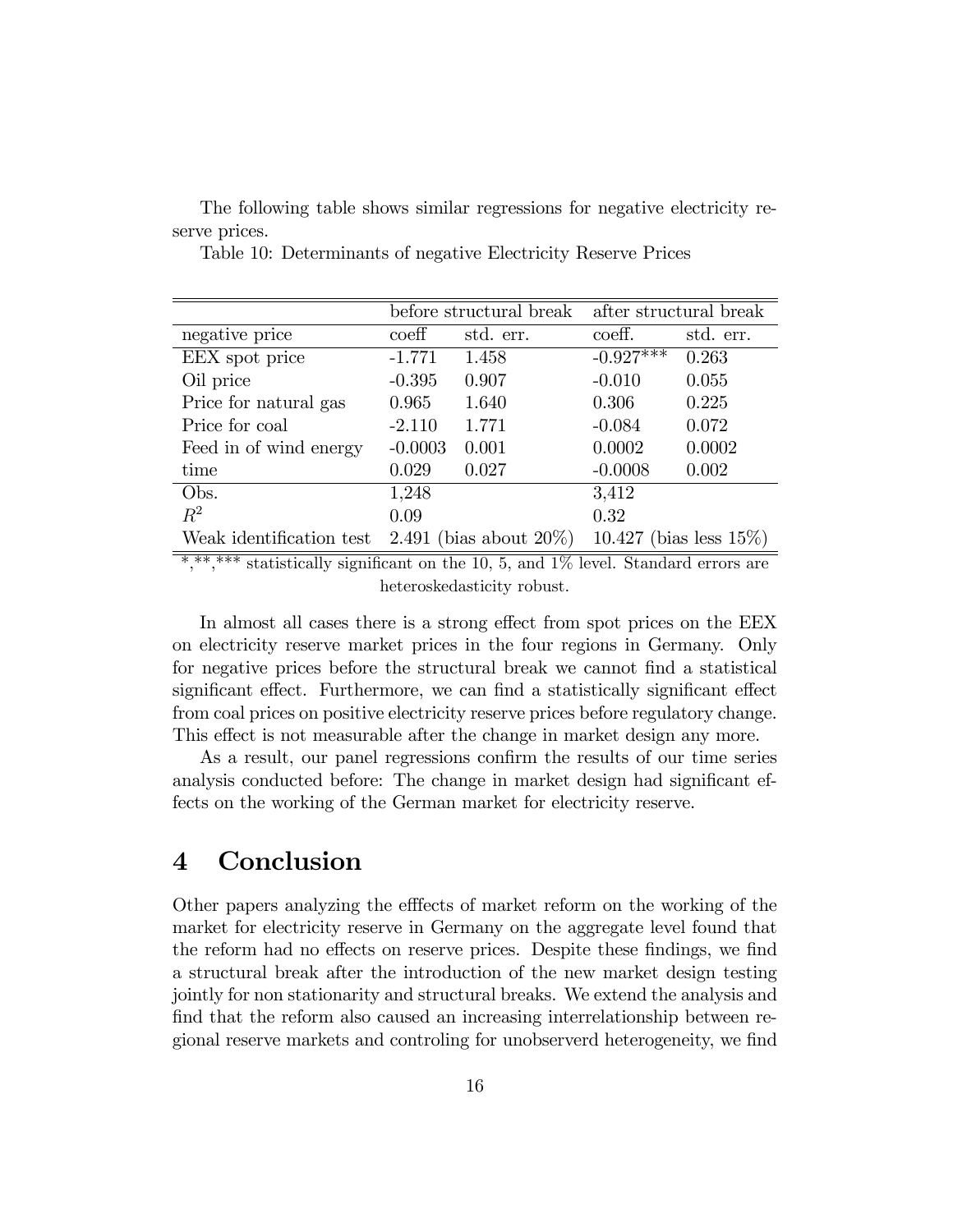a structural break in electricity reserve prices and different data generating processes before and after the structural break.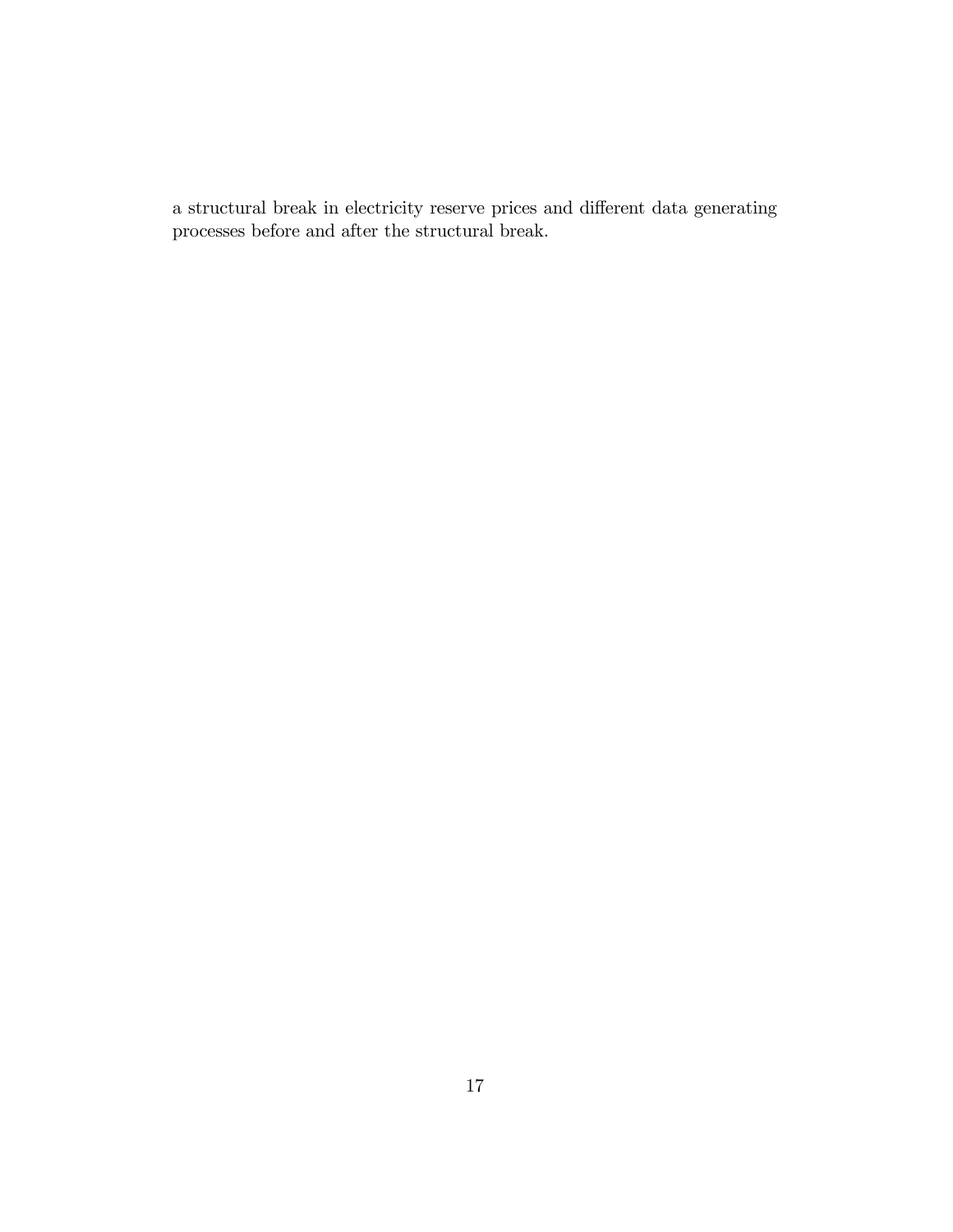### References

- [1] Baum C. (2001): Stata: The Language of Choice for Time Series Analysis?, in: The Stata Journal, Vol. 1, 1-16.
- [2] Bundesnetzagentur (2006): Beschluss BK-06-012 der Beschlusskammer 6 vom 29.08.2006 in dem Verwaltungsverfahren wegen der Festlegung zu Verfahren zur Auschreibung von Regelenergie in Gestalt der Minutenreserve, Bonn.
- [3] Clemente, J., A. Montanes, and M. Reyes (1998): Testing for a Unit Root in Variables with a Double Change in the Mean, in: Economics Letters, Vol. 59, 175-182.
- [4] Growitsch, C. and C. Weber (2008): On the electricity reserves market redesign in Germany, CNI-Working Paper No. 2008-01.
- [5] Growitsch, C., Rammerstorfer, M. and C. Weber (2008): Redesigning the balancing power market in Germany - a critical assesment, Proceedings of the 5th International Conference on the European Electricity Market EEM2008.
- [6] Growitsch, C., Müller, G., Rammerstorfer, M. and C. Weber (2007): Determinaten der Preisentwicklung auf dem deutschen Minutenreservemarkt, wik Wissentschaftliches Institut für Infrastruktur und Kommunikationsdienste.
- [7] Hamilton, J. (1994): Time Series Analysis, Princeton: NJ.
- [8] Lütkepohl, H. (2004): Vector Autoregressive and Vector Error Correction Models, in: H. Lütkepohl and M. Krätzig (Eds.): Applied Econometric Time Series, Cambridge.
- [9] Lütkepohl, H. (2005): New Introduction to Multiple Time Series Analysis, Berlin et al.
- [10] Müller, G. and M. Rammerstorfer  $(2008)$ : A theoretical analysis of procurement auctions for tertiary control in Germany, in: Energy Policy, Vol. 36, 2620-2627.